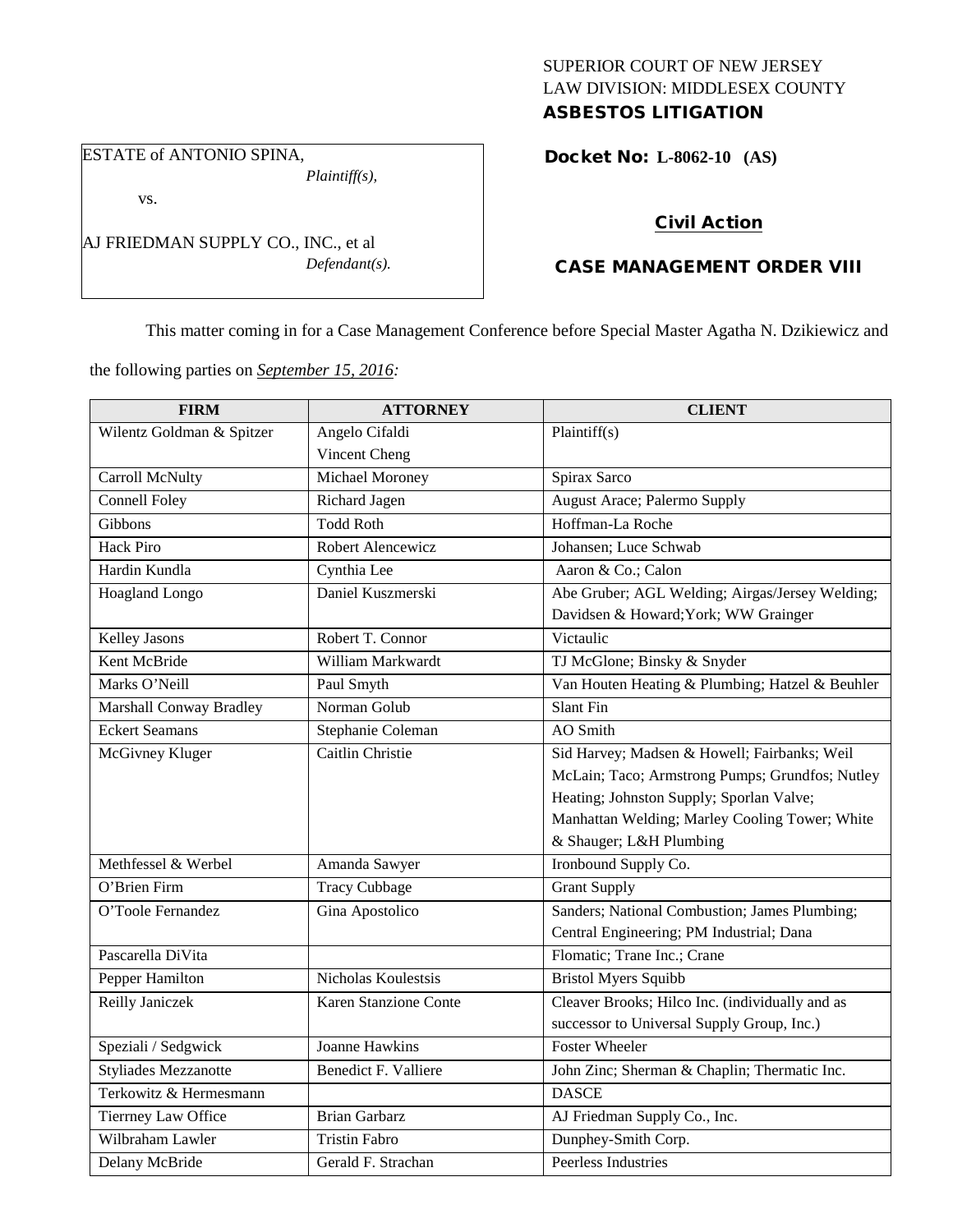IT IS on this **19th** day of **September, 2016**, *effective from the conference date;*

ORDERED as follows:

Counsel receiving this Order through computerized electronic medium (E-Mail) shall be deemed by the court to have received a copy of the filed original court document. Any document served pursuant to this Order shall be deemed to be served by mail pursuant to *R*.1:5-2.

## **DISCOVERY**

October 31, 2016 Deposition of Peerless corporate representative shall be completed by this date.

#### **EARLY SETTLEMENT**

December 2, 2016 Settlement demands shall be served on all counsel and the Special Master by this date.

#### **SUMMARY JUDGMENT MOTION PRACTICE**

September 30, 2016 Summary judgment motions shall be filed no later than this date.

October 28, 2016 Last return date for summary judgment motions.

## **LIABILITY EXPERT REPORTS**

December 30, 2016 Plaintiff shall identify its liability experts and serve liability expert reports or a certified expert statement by this date or waive any opportunity to rely on liability expert testimony.

February 28, 2017 Defendants shall identify its liability experts and serve liability expert reports, if any, by this date or waive any opportunity to rely on liability expert testimony.

## **ECONOMIST EXPERT REPORTS**

- December 30, 2016 Plaintiff shall identify its expert economists and serve expert economist report(s), if any, by this date or waive any opportunity to rely on economic expert testimony.
- February 28, 2017 Defendants shall identify its expert economists and serve expert economist report(s), if any, by this date or waive any opportunity to rely on economic expert testimony.

## **EXPERT DEPOSITIONS**

March 24, 2017 Expert depositions shall be completed by this date. To the extent that plaintiff and defendant generic experts have been deposed before, the parties seeking that deposition in this case must file an application before the Special Master and demonstrate the necessity for that deposition. To the extent possible, documents requested in a deposition notice directed to an expert shall be produced three days in advance of the expert deposition. The expert shall not be required to produce documents that are readily accessible in the public domain.

## **PRE-TRIAL AND TRIAL**

January 12, 2017 @ 9:30am Settlement conference. All defense counsel shall appear with authority to negotiate settlement and have a representative authorized to negotiate settlement available by

\_\_\_\_\_\_\_\_\_\_\_\_\_\_\_\_\_\_\_\_\_\_\_\_\_\_\_\_\_\_\_\_\_\_\_\_\_\_\_\_\_\_\_\_\_\_\_\_\_\_\_\_\_\_\_\_\_\_\_\_\_\_\_\_\_\_\_\_\_\_\_\_\_\_\_\_\_\_\_\_\_\_\_\_\_\_\_\_\_\_\_\_\_\_\_\_\_\_\_\_\_\_\_\_\_\_\_\_\_\_